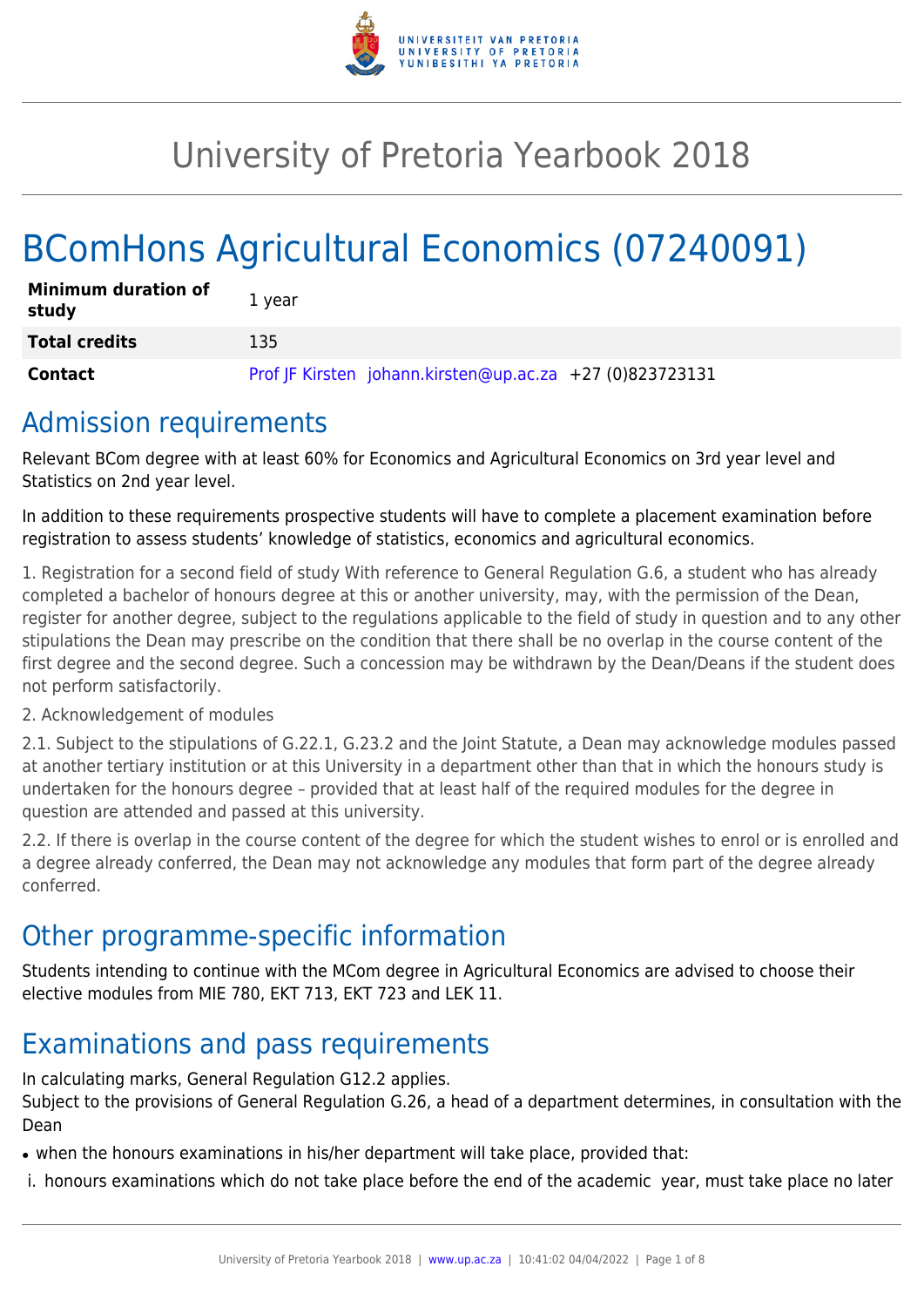

than 18 January of the following year, and all examination results must be submitted to the Student Administration by 25 January; and

- ii. honours examinations which do not take place before the end of the first semester, may take place no later than 15 July, and all examination results must be submitted to the Student Administration on or before 18 July.
- whether a candidate will be admitted to a supplementary examination, provided that a supplementary examination is granted, only once in a maximum of two prescribed semester modules or once in one year module;
- supplementary examinations (if granted) cover the same subject matter as was the case for the examinations;
- NB: For the purpose of this provision, the phrase "not sit for an examination more than twice in the same subject" as it appears in General Regulation G.18.2, implies that a candidate may not be admitted to an examination in a module, including a supplementary examination, more than three times.
- the manner in which research reports are prepared and examined in his department.

**NB**: Full details are published in each department's postgraduate information brochure, which is available from the head of department concerned. The minimum pass mark for a research report is 50%. The provisions regarding pass requirements for dissertations contained in General Regulation G.12.2 apply mutatis mutandis to research reports.

Subject to the provisions of General Regulation G.12.2.1.3, the subminimum required in subdivisions of modules is published in the study guides, which is available from the head of department concerned.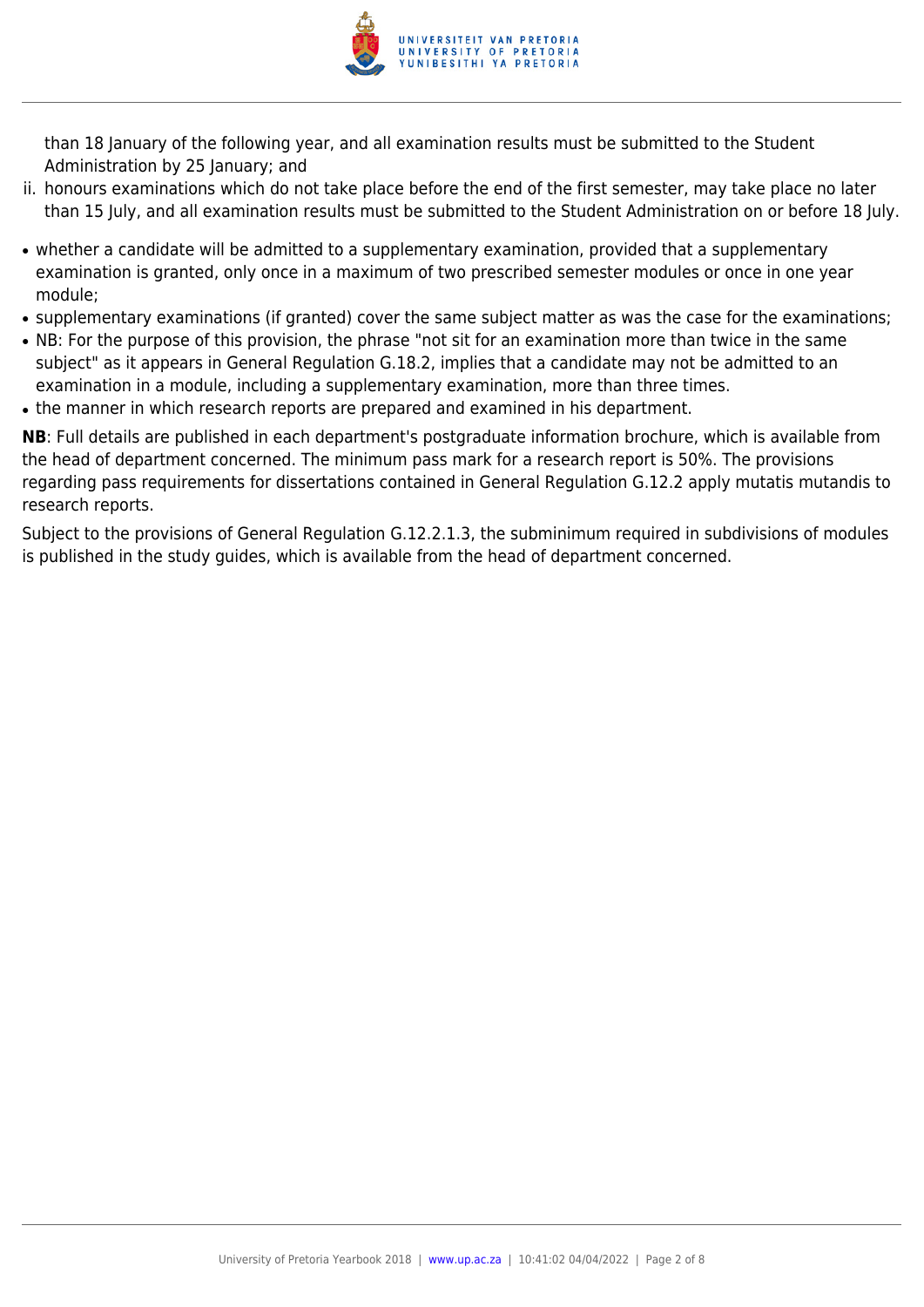

# Curriculum: Final year

#### **Minimum credits: 120**

Credits to the amount of 120 must be obtained - 105 from core modules and 15 from elective modules.

## **Core modules**

#### **Agricultural marketing 713 (LEK 713)**

| <b>Module credits</b>         | 15.00                                              |
|-------------------------------|----------------------------------------------------|
| <b>Service modules</b>        | <b>Faculty of Economic and Management Sciences</b> |
| <b>Prerequisites</b>          | No prerequisites.                                  |
| <b>Contact time</b>           | 1 lecture per week                                 |
| <b>Language of tuition</b>    | Module is presented in English                     |
| <b>Department</b>             | Agricultural Economics Extension and Rural Develo  |
| <b>Period of presentation</b> | Semester 1 or Semester 2                           |

#### **Module content**

Agricultural marketing. The nature, development and conceptualisation of marketing and marketing study; the marketing environment, nationally and internationally; the functional and institutional approaches to marketing study; price discovery and margins; dynamics of agricultural and food marketing channels; competition and concentration on horizontal and vertical level; conflict and power relationships in agricultural marketing; economics of food consumption, consumer behaviour and consumer action; food market segmentation; food quality and branding, price, product, promotional and distributional policy; marketing analysis and planning. Global food marketing issues, contracting and changing global food retail patterns.

#### **Agribusiness management 720 (LEK 720)**

| <b>Module credits</b>         | 15.00                                             |
|-------------------------------|---------------------------------------------------|
| <b>Service modules</b>        | Faculty of Economic and Management Sciences       |
| <b>Prerequisites</b>          | No prerequisites.                                 |
| <b>Contact time</b>           | 1 discussion class per week, 3 lectures per week  |
| <b>Language of tuition</b>    | Module is presented in English                    |
| <b>Department</b>             | Agricultural Economics Extension and Rural Develo |
| <b>Period of presentation</b> | Semester 1 or Semester 2                          |

#### **Module content**

Strategic management in agriculture. Dynamics of agricultural management. Entrepreneurship. Environmental scanning. Productivity measurement and improvement thereof by the organisation of manpower, capital and financial sources. Business growth. Formulation and implementation of competitive strategy. Corporate governance, strategic analysis and strategic choice, strategy implementation, balanced scorecard.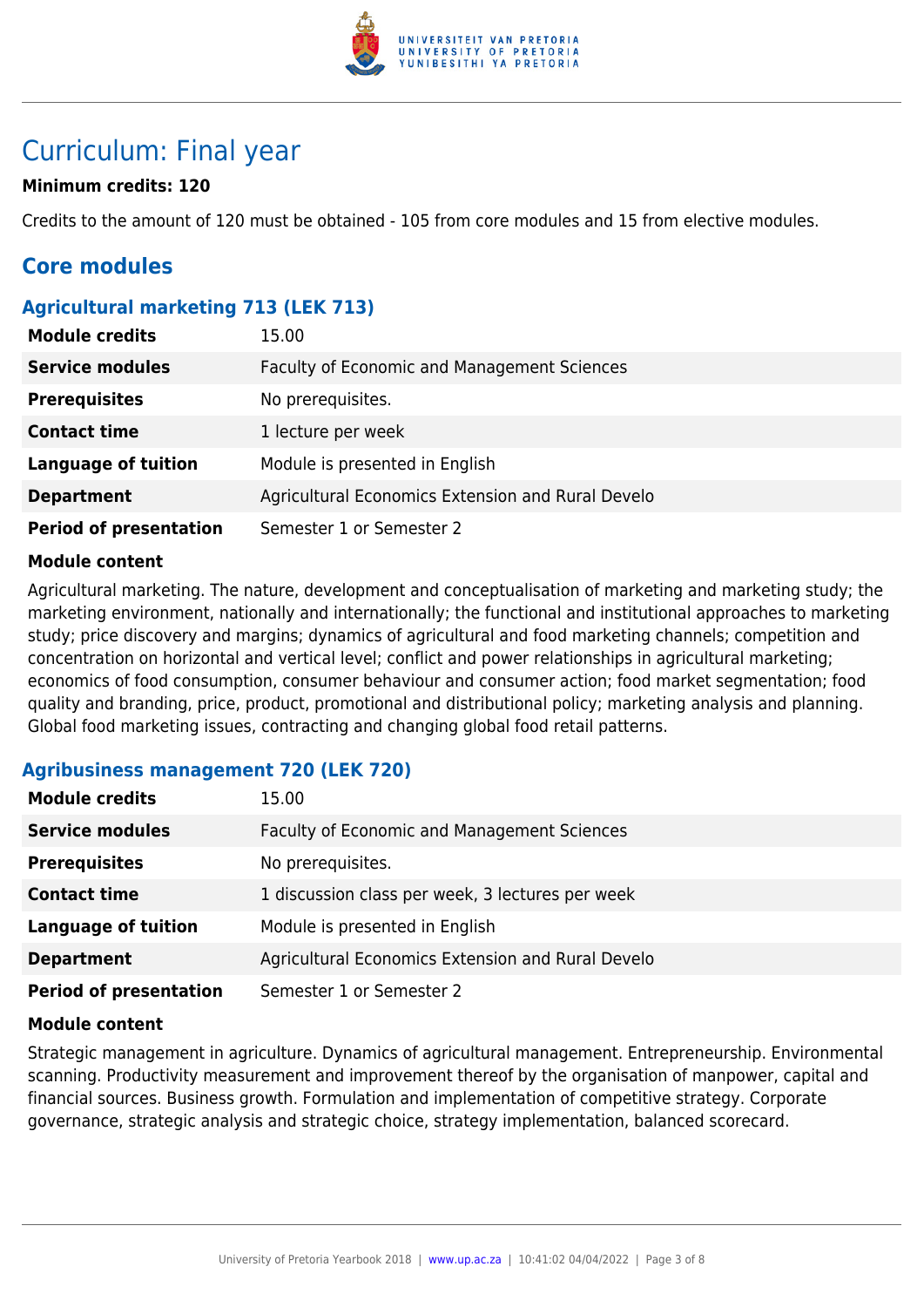

#### **Agricultural finance and risk management 722 (LEK 722)**

| <b>Module credits</b><br>15.00                                                               |  |
|----------------------------------------------------------------------------------------------|--|
| No prerequisites.<br><b>Prerequisites</b>                                                    |  |
| 1 discussion class per week, 1 lecture per week, 1 practical per week<br><b>Contact time</b> |  |
| Module is presented in English<br><b>Language of tuition</b>                                 |  |
| Agricultural Economics Extension and Rural Develo<br><b>Department</b>                       |  |
| <b>Period of presentation</b><br>Semester 2                                                  |  |

#### **Module content**

Agricultural finance. Economic theory underlying agricultural finance and agricultural finance institutions. Supply and demand of agricultural financial services. Servicing the farm and the agricultural business firm. Agricultural finance within the broader financial market in South and Southern Africa. Risk assessment and management. Risk in agricultural finance and mitigation strategies.

#### **Agribusiness research report: Case study 777 (LEK 777)**

| <b>Module credits</b>         | 30.00                                             |
|-------------------------------|---------------------------------------------------|
| <b>Service modules</b>        | Faculty of Economic and Management Sciences       |
| Language of tuition           | Module is presented in English                    |
| <b>Department</b>             | Agricultural Economics Extension and Rural Develo |
| <b>Period of presentation</b> | Year                                              |

#### **Module content**

In this module students have to select a specific agribusiness and analyse one key dimension of this business. This dimension could be: marketing programme, supply chain management, strategic plan, market analyses, etc. This component of the course should serve as an opportunity for students to identify prevalent problems in an agribusiness and to devise appropriate solutions. This module should have a practical onslaught with a case study approach. It is envisaged that the student will have to work in close cooperation with companies and professionals in the industry, with the written report as the final deliverable of the the case study.

#### **International agricultural trade and policy 782 (LEK 782)**

| <b>Module credits</b>         | 15.00                                             |
|-------------------------------|---------------------------------------------------|
| <b>Prerequisites</b>          | No prerequisites.                                 |
| <b>Contact time</b>           | 1 lecture per week, 2 practicals per week         |
| <b>Language of tuition</b>    | Module is presented in English                    |
| <b>Department</b>             | Agricultural Economics Extension and Rural Develo |
| <b>Period of presentation</b> | Semester 1                                        |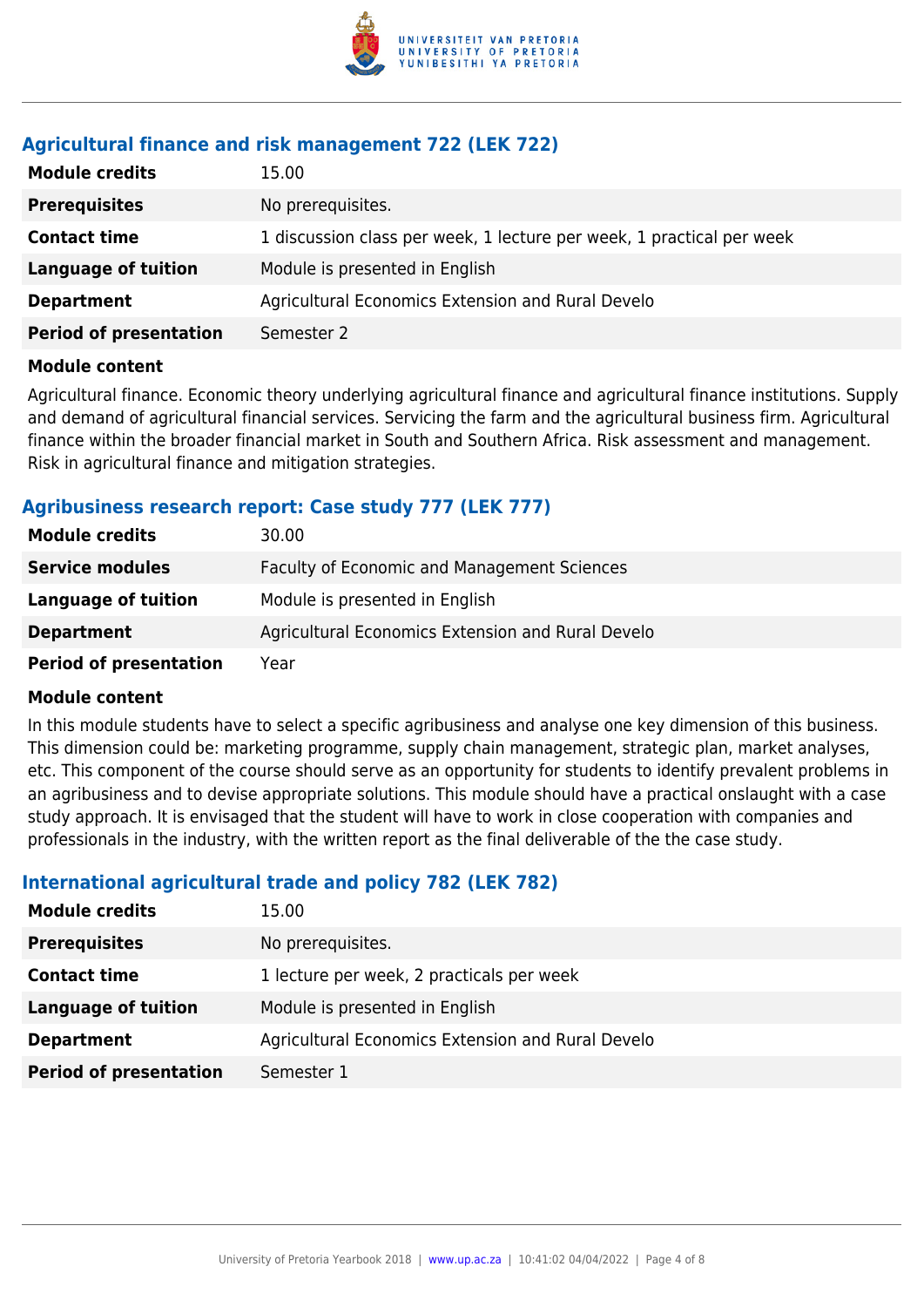

#### **Module content**

WTO/GATT-1994 and agricultural related Agreements and Understandings. Regionalism and trade blocks. International trade and economic development. South Africa's agricultural trade policy. Involvement in bilateral and plurilateral agreements. Application of international market analysis tools. International trade and tariff statistics, trade modelling, theory and familiarity in international and regional databases. The module covers the basic tools to understand what determines the flow of goods across countries, i.e. international trade, and applications to a number of topics of current interest, including the debate on globalisation, free trade agreements, the SA Current account and the medium run prospects for exchange rates.

#### **Agricultural supply chain management 788 (LEK 788)**

| <b>Module credits</b>         | 15.00                                             |
|-------------------------------|---------------------------------------------------|
| <b>Service modules</b>        | Faculty of Economic and Management Sciences       |
| <b>Prerequisites</b>          | No prerequisites.                                 |
| <b>Contact time</b>           | 1 lecture per week                                |
| <b>Language of tuition</b>    | Module is presented in English                    |
| <b>Department</b>             | Agricultural Economics Extension and Rural Develo |
| <b>Period of presentation</b> | Semester 1 or Semester 2                          |

#### **Module content**

Agricultural supply chain analysis. Explore the evolution of supply chain management in the global food industry. Establish the different ways in which supply chain management can provide a source of competitive advantage at industry level and for individual firms. Examine the crossfunctional and multidisciplinary nature of supply chain management as it applies in the global food industry. Introduce the core elements of the theoretical literature on supply chain management and consider applications in different sectors. Provide students with practical experience in applying the principles of supply chain management to the exploitation of a marketing opportunity, using case examples from the fresh produce and meat sectors. Provide students with practical experience of undertaking a supply chain audit, with a view to establishing an appropriate business strategy for a food manufacturing company.

### **Elective modules**

#### **Econometrics 713 (EKT 713)**

| <b>Module credits</b>         | 15.00                                                                         |
|-------------------------------|-------------------------------------------------------------------------------|
| <b>Service modules</b>        | Faculty of Natural and Agricultural Sciences                                  |
| <b>Prerequisites</b>          | Only for BComHons: Agricultural Economics, Econometrics or Economics students |
| <b>Contact time</b>           | 2 lectures per week                                                           |
| <b>Language of tuition</b>    | Module is presented in English                                                |
| <b>Department</b>             | Economics                                                                     |
| <b>Period of presentation</b> | Semester 1                                                                    |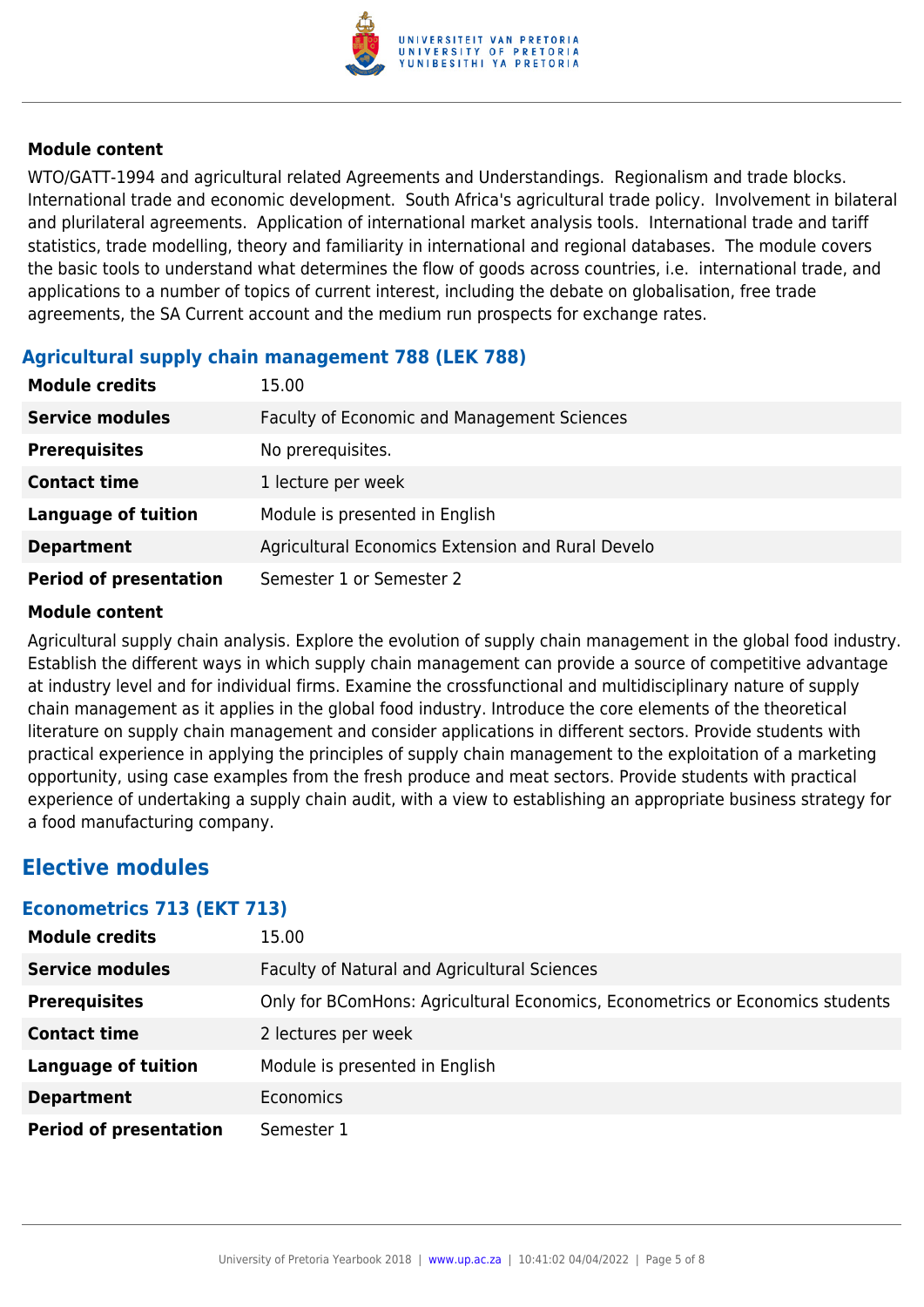

#### **Module content**

An introductory yet comprehensive course in econometrics, encompassing an in-depth examination of elementary statistics and regression analysis. This includes the fundamentals of simple and multiple regression analyses, as well as estimation, inference and hypothesis testing. Considerable attention is devoted to practical applications on current economic issues and examples drawn from the applied economic literature.

### **Econometrics 723 (EKT 723)**

| <b>Module credits</b>         | 15.00                                                     |
|-------------------------------|-----------------------------------------------------------|
| <b>Prerequisites</b>          | Only for Hons Econometrics or Economics students: EKT 713 |
| <b>Contact time</b>           | 2 lectures per week                                       |
| <b>Language of tuition</b>    | Module is presented in English                            |
| <b>Department</b>             | Economics                                                 |
| <b>Period of presentation</b> | Semester 2                                                |

#### **Module content**

An advanced course in econometrics that goes beyond elementary statistics and regression analysis. This includes in-depth analyses of the theory and application of stationarity, unit roots and co-integration in single equations. In addition to this, the concepts of qualitative analysis, cross-sectional modelling and simultaneousequation modelling are dealt with.

#### **Advanced production economics 711 (LEK 711)**

| <b>Module credits</b>         | 15.00                                             |
|-------------------------------|---------------------------------------------------|
| <b>Prerequisites</b>          | <b>EKT 713 and MIE 780</b>                        |
| <b>Contact time</b>           | 1 lecture per week, 1 practical per week          |
| <b>Language of tuition</b>    | Module is presented in English                    |
| <b>Department</b>             | Agricultural Economics Extension and Rural Develo |
| <b>Period of presentation</b> | Semester 2                                        |

#### **Module content**

Advanced production economics

(a) Primal approach: Structure of the production technology and properties, elasticity of substitution, homogeneity and returns to scale, separability, estimation of technology parameters and testing hypothesis about properties, functional forms.

(b) Normative supply analysis: Applications of linear programming to farm supply decisions.

(c) Dual approach: The profit function, the cost function, duality and technology structure, estimation and hypothesis testing.

(d) Positive supply analysis: Econometric specification of output supply and factor demand, restrictions from technology structure (homogeneity, etc.), aggregate supply analysis.

(e) Risk and uncertainty: Mean-variance analysis applications in agricultural production, stochastic dominance; MOTAD and quadratic programming.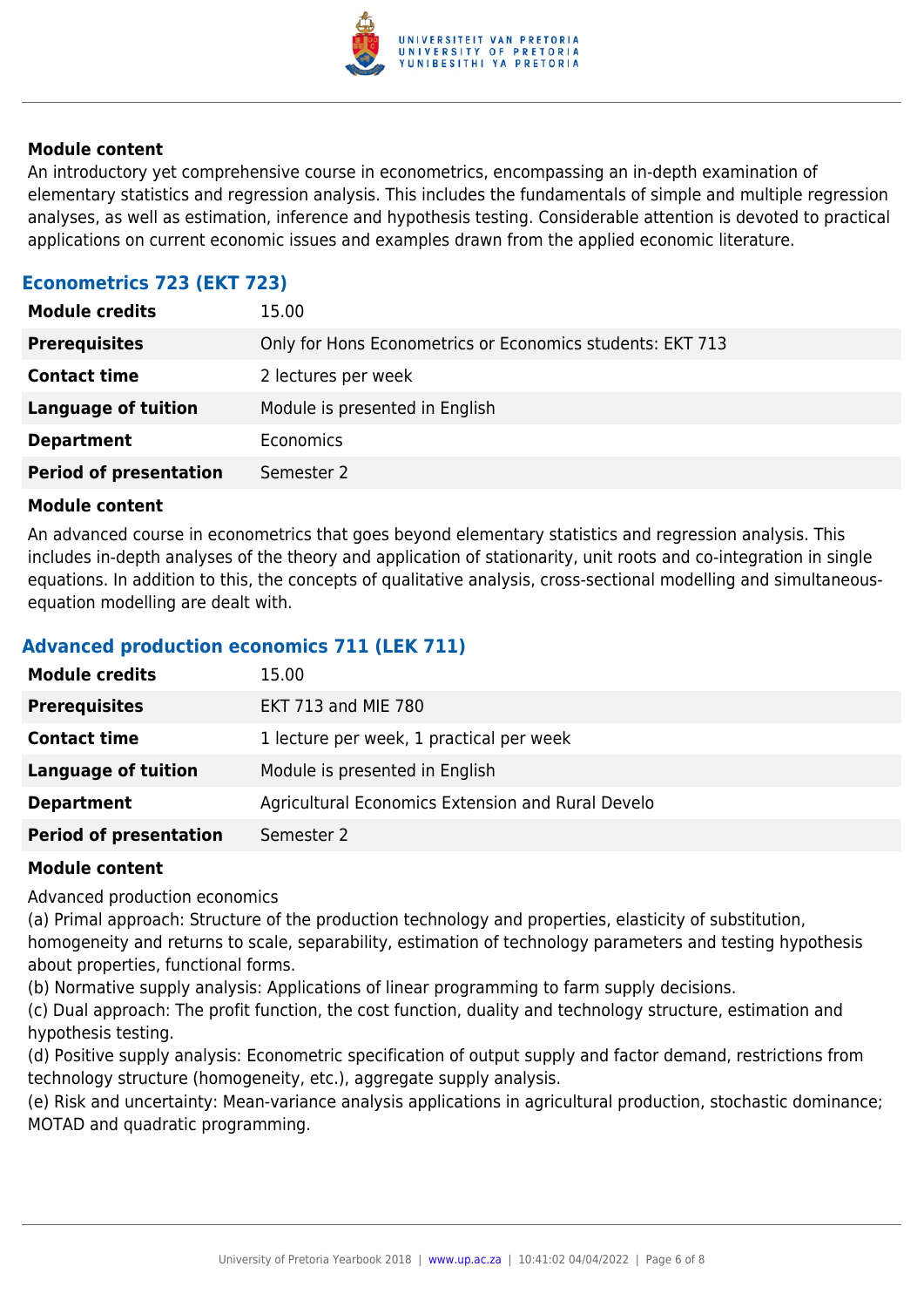

### **Advanced rural finance 784 (LEK 784)**

| <b>Module credits</b>         | 15.00                                             |
|-------------------------------|---------------------------------------------------|
| <b>Prerequisites</b>          | No prerequisites.                                 |
| <b>Contact time</b>           | 1 lecture per week                                |
| <b>Language of tuition</b>    | Module is presented in English                    |
| <b>Department</b>             | Agricultural Economics Extension and Rural Develo |
| <b>Period of presentation</b> | Semester 1                                        |

#### **Module content**

Advanced rural finance. Economic theory underlying rural financial markets and institutions. Economic growth and financial services. Supply and demand of financial services in rural areas. Rural financial institutions and application to South and Southern Africa.

#### **Agricultural project planning and appraisal 785 (LEK 785)**

| <b>Module credits</b>         | 15.00                                              |
|-------------------------------|----------------------------------------------------|
| <b>Service modules</b>        | <b>Faculty of Economic and Management Sciences</b> |
| <b>Prerequisites</b>          | No prerequisites.                                  |
| <b>Contact time</b>           | 1 discussion class per week, 1 lecture per week    |
| <b>Language of tuition</b>    | Module is presented in English                     |
| <b>Department</b>             | Agricultural Economics Extension and Rural Develo  |
| <b>Period of presentation</b> | Semester 1                                         |

#### **Module content**

a) Project planning and priority setting (project concept to rural socioeconomic development, logical framework analysis, research priority setting methods, strategic planning, scenario planning).

b) Economic analysis of agricultural development projects through CBA (decision making in public and private sectors, financial, social and economic considerations; identification of Cs and Bs, valuation of Cs and Bs; project assessment criteria.

c) Monitoring, evaluation and impact assessment (process and program monitoring, MandE systems; causality, incrementality and the attribution problem; impacts assessment methodology.

d) Project management (scheduling, techniques for management, managing risk and uncertainty, monitoring performance

e) Welfare economics and political economy considerations (Pareto optimality, compensation tests, efficiency and distribution, politics of CBA, development projects vs. development policies, first vs. second best shadow prices, market failure)

#### **Microeconomics 780 (MIE 780)**

| <b>Module credits</b>  | 15.00                                               |
|------------------------|-----------------------------------------------------|
| <b>Service modules</b> | <b>Faculty of Natural and Agricultural Sciences</b> |
| <b>Prerequisites</b>   | Admission into relevant programme                   |